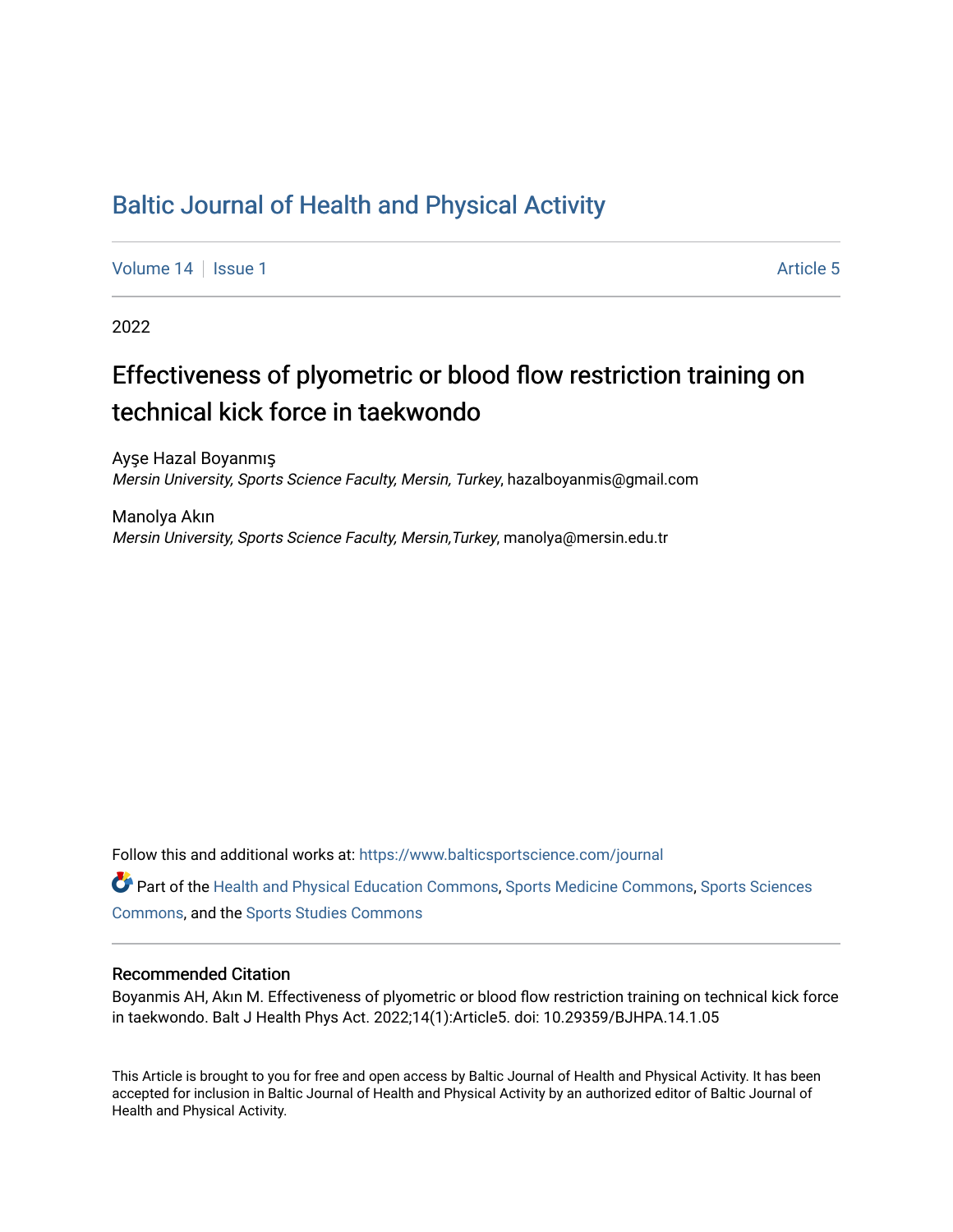

## *Article* **Effectiveness of plyometric or blood flow restriction training on technical kick force in taekwondo**

**Ayşe Hazal BOYANMIŞ1, Manolya AKIN<sup>2</sup> \***

- <sup>1</sup> Mersin University, Sports Science Faculty, Mersin, Turkey; ORCID [0000-0003-2021-5351](https://orcid.org/0000-0003-2021-5351)
- <sup>2</sup> Mersin University, Sports Science Faculty, Mersin, Turkey; ORCI[D 0000-0002-2101-073X](https://orcid.org/0000-0002-2101-073X)
- **\*** Correspondence: Prof. Dr. Manolya AKIN, Faculty of Sport Sciences, Department of Training Education, Mersin University; Mersin 33343, Mersin, Turkey. Mobile phone no.: +905334323230; e-mail: manolya@mersin.edu.tr

**Abstract:** Introduction. The aim of this study was to understand the effect of blood flow restriction (BFR) and plyometric training methods on the development of taekwondo technical kick force in active taekwondo athletes. Material and Method. 31 taekwondo athletes, aged between 15 and 18 years, voluntarily participated in the study. They were divided into the blood flow restriction, plyometric training and control groups. In addition to taekwondo training, blood flow restriction and plyometric training group were trained for 6 weeks. Technical strike force measurements were made with Herman Digital Trainer, placed on the Hasedo. The difference was examined by the paired sample t-test. Comparison of three groups was made with a use of the Friedman test. Results. Statistically significant pre- and post-test differences were found in all technical impact strength values except Tolyochagi right leg in groups participating in BFR training. The difference in the right and left foot and palding kick, the right foot tolyochagi kick, and the right-left foot dwitchagi stroke was statistically significant only in the BFR training group. Conclusions. Considering the effective development of the BFR method on technical strike force in Taekwondo athletes, it is thought that adding the BFR method to routine taekwondo training under the supervision of an expert will positively contribute to success.

**Keywords:** taekwondo, Herman trainer, Technical Kick Force, blood flow restriction, plyometric training.

### **1. Introduction**

Taekwondo is an Olympic sport discipline developed in South Korea that has gained an international character and includes attacking and offensive techniques [1]. During Taekwondo matches, the kicks which are delivered correctly to the opponent may bring about points when they are managed above a certain level of strength. In order to get points during Taekwondo matches, one should be able to display a high level of neuromuscular coordination to stop the opponent or to deliver kicks with great force to shock and imbalance the opponent [2].

Taekwondo demands a quick change in direction while keeping balance, strength, speed and body control through a high level of lower limb strength and agility to improve performance [3]. In recent years, athletes have been wearing sensor safeguards during competitions to understand the amount of force in technical kick. If the sensors on the safeguard combine with the sensors on the protective equipment that the athletes are wearing on their feet and exceed a certain stroke intensity in each weight categories, it is reflected to the athlete as points. Therefore, the need for each kick to be above a certain

**Citation:** Boyanmis AH, Akin M. Effectiveness of plyometric or blood flow restriction training on technical kick force in taekwondo. Balt J Health Phys Act. 2022;14(1):Article5. https://doi.org/10.29359/BJHPA.14.1.05

Academic Editor: Aleksandra Bojarczuk

Received: June 2021 Accepted: November 2021 Published: March 2022

**Publisher's Note:** BJHPA stays neutral with regard to jurisdictional claims in published maps and institutional affiliations.



**Copyright:** © 2022 by Gdansk University of Physical Education and Sport.

Submitted for possible open access publication under the terms and conditions of the Creative Commons Attribution (CC-BY-NC-ND) license (https://creativecommons.org/licenses/ by/4.0/).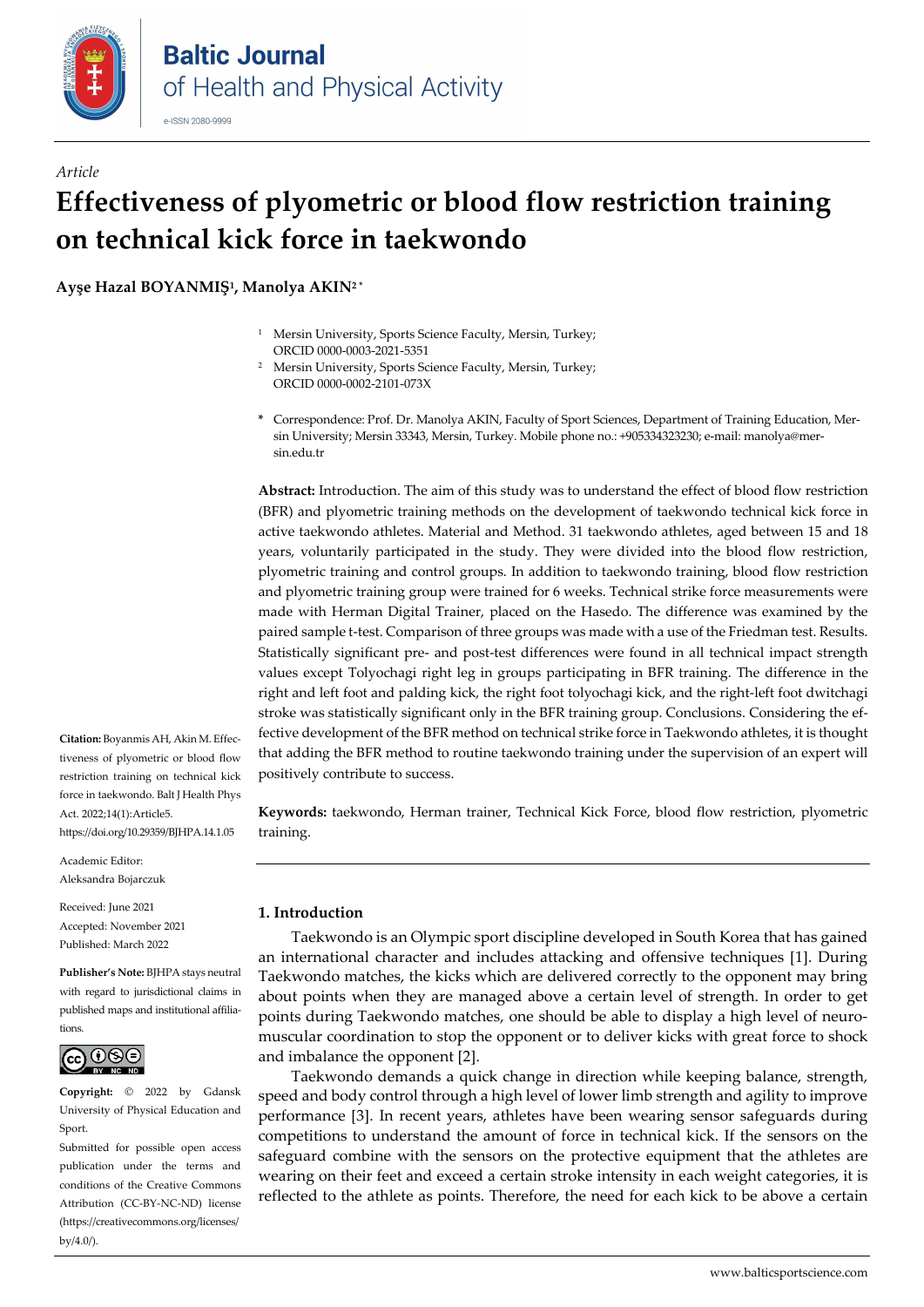force increases the importance of strength gain in taekwondo [4]. Thus, strength is one of the factors that determine athlete's performance and success in taekwondo [5].

Plyometric Training (PT), one of the training methods used for strength gain, refers to performance of stretch-shortening cycle (SSC) movements that involve a high intensity of eccentric contraction immediately after a rapid and powerful concentric contraction [6]. In plyometric training, elastic force occurs when the muscular-nervous system overcomes the resistance with a high-speed contraction. This training is a positive-negative form of strength training, aiming to use kinetic energy and force very quickly and efficiently and develop explosive jump strength [7]. High intensity training, such as quick strength exercises, causes an increase in the number of motor units involved in the movement, leading to an acceleration in the functioning of the nervous system. Plyometric exercises increase the neuromuscular structure or the concentric and eccentric action loaded on the flexible and contractile part of the muscle. The flexible structure of the muscle fiber allows the muscle to store potential energy during the eccentric phase of movement. This energy then appears as kinetic energy in the concentric contraction and also allows a fast and explosive action to take place [8, 9, 10]. When the literature is examined, it has been found that plyometric training, which is thought to have an effect on strength gain, is effective in the development of general strength [11] and Dollyo Chagi kick force in Taekwondo players [12].

In this context, another training method is defined as blood flow restriction or Kaatsu. The basic principle of these exercises is to restrict the blood circulation of the working muscle by blocking the venous flow without significantly affecting the arterial circulation. This is accomplished by wrapping a restrictive bandage or specially designed pressure belts around the limb while doing dynamic exercise. This bandage is wrapped on the top point of the extremity where the muscle to be exercised [13,14]. When this type of exercise is combined with low intensity, it promotes muscle hypertrophy and provides various performance enhancements [15, 16,17]. It has been stated in some studies that it increases muscle strength and mass and provides muscle growth stimulus [18]. This training has grown in popularity around the world for increasing performance in many athletes [19].

In the light of this information, the results of BFR and plyometric training applications where technical force development can be assessed in taekwondo athletes will contribute to the literature.

#### **2. Materials and Methods**

#### *2.1. Participants*

The research is an experimental study with pre-test and post-test control groups conducted with taekwondo athletes who hold a red belt degree and over. They train in Zirve and Toros sports clubs in the Toroslar region of Mersin province. These taekwondo athletes participate in training at least three days a week and have been doing this sport for 5 to 10 years. The "Informed Consent Form", which describes the purpose, material and method of the research prepared according to Helsinki criteria, was distributed to 31 healthy taekwondo athletes who were divided into three groups. The plyometric study group was formed as 10 athletes (aged 14.70 ±1.06) and the BFR training group as 11 athletes (aged 15.36 ±1.63). In addition, 10 athletes (aged 15.00 ±1.33) were used in the control group participating only in the Taekwondo training. Ethics committee approval was obtained from the Mersin University science ethics committee with the decision number 2017/03. Participation in the research was voluntary.

### *2.2. Methods*

Training was applied to the groups participating in the study 3 days a week for 6 weeks. The control group has continued their normal taekwondo workouts.vPretest/post-test measurements of 4 different taekwondo technique kick forces were taken twice for the right and left foot with Herman Trainer placed in Hasedo. The best of the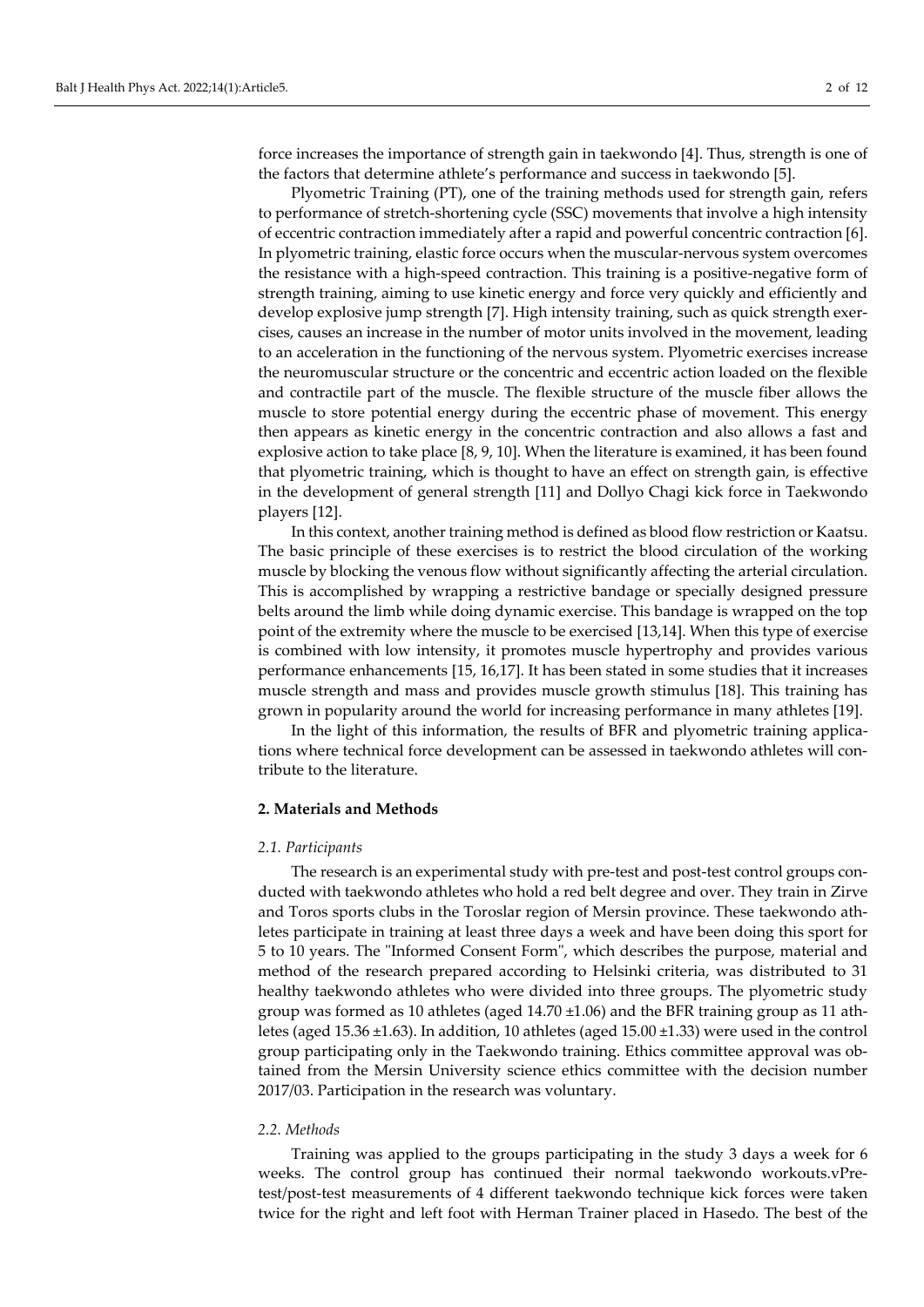values obtained were entered into the measurement forms. The training program and method of measurement are detailed below, respectively.

#### *2.3. Trainings Programme*

I. **Plyometric Training:** The plyometric training group followed a 6-week training program of 30-minute sessions 3 times a week. The performed exercises are detailed below. In addition, the 11 movements that were made are visually shown in Figure 1.

**Table 1.** Weekly Plyometric Exercise Programs with the number of repetitions and sets.

| Weeks 1 and 2                | Weeks 3 and 4                  | Weeks 5 and 6                  |
|------------------------------|--------------------------------|--------------------------------|
| Squat jump (3*5)             | Split squat jump (3*10)        | Zig zag hops $(5*2)$           |
| Jump to box $(3*10)$         | Tuck jump $(3*10)$             | Single leg lateral hops (3*12) |
| Lateral jump to box $(2*10)$ | Lateral box push offs $(3*12)$ | Tuck jump $(3*10)$             |
| Bounding with rings $(2*12)$ | Bounding (3*5)                 | Split squat jump (3*10)        |
| Box drill with rings (3*12)  | Box drill with rings (3*12)    | Box drill with rings $(3*12)$  |
| Lateral hurdle jump (2*15)   | Lateral hurdle jump (2*15)     | Lateral hurdle jump (2*15)     |
| Weeks 1 and 2                | Weeks 3 and 4                  | Weeks 5 and 6                  |

- 1. **Squat Jump:** The position starts with legs shoulder-width apart, back straight and knees slightly bent. A subject then descends until the hip is parallel to the floor and at this point he/she leaps upward strongly. He/she bounces again 1 second after landing on two feet.
- 2. **Jump to box:** A subject stand with legs hip-width apart and body facing the box. He/she comes to a semi crouching position and jump into the box without waiting. After landing on the box, he/she takes a step back and descends and the movement is repeated.
- 3. **Lateral hurdle jumps:** Subjects' legs are hip-width apart on the side of an open box. From the semi-crouching position, he/she jumps up and sideways to the side of the box, and without waiting, jumps again to the other side.
- 4. **Box drill with rings:** It is made on rings that are arranged adjacent to two front and two back. Starting from the semi-crouching position, a subject double toe jumps into the first ring. Then he/she jumps to the one in front of him/her, the next one and the one behind it, respectively. The subject tries keep the time spent on the ground as short as possible.
- 5. **Lateral jump onto box:** A subject stands with legs hip-width apart and the side of the body facing the box. He/she comes to a semi-crouching position and jumps onto the box without waiting. After landing on the box, he/she takes a step back and descends and the movement is repeated.
- 6. **Bounding with rings:** A subject is descended into the rings lined up on the ground by jumping forward with a right and left foot.
- 7. **Tuck jump:** After standing with the legs shoulder-width apart with the knees slightly bent, a subject jumps up with all the force and pulls the knees to the chest. Immediately after landing, the other is done in the same way.
- 8. **Split squat jump:** Lunge position is passed. From here, a subject jumps with all force and descends to the lunge position by changing the feet in the air. The movement continues by changing the feet in this way without wasting time.
- 9. **Lateral box push offs:** While one foot is on the box, a subject jumps up as much as possible by using the leg which is on the ground, changes feet in the air and descends so that the other foot is on the box and the movement is repeated.
- 10. **Zig zag hops:** A subject goes ahead by jumping forward and sideways left and right with two feet over a straight line of about 60 centimeters.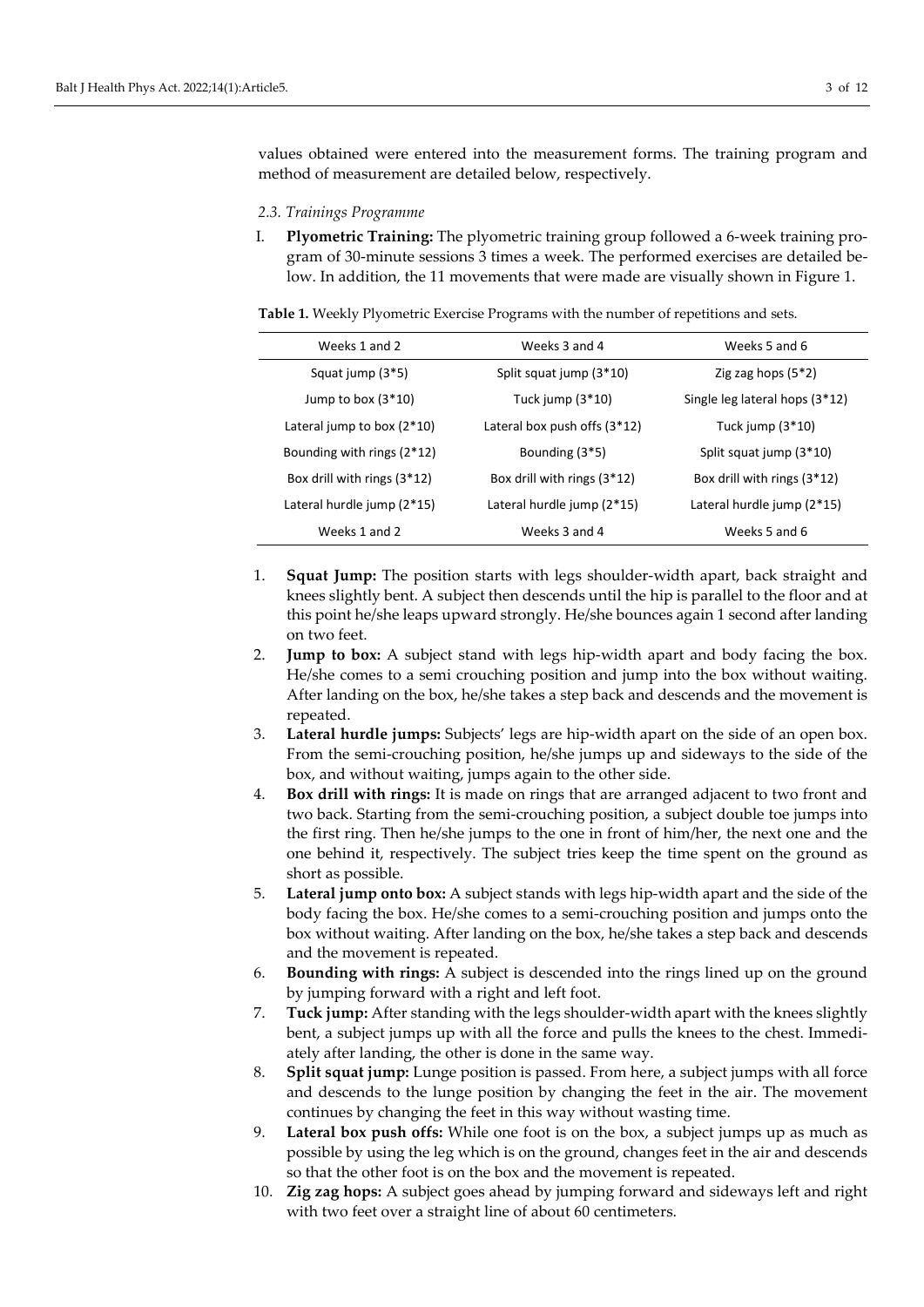11. **Single leg lateral hops:** A subject goes ahead by jumping forward and sideways left and right with one foot over a straight line of about 60 centimeters. After the set is finished, the subject jumps with the other foot.



**Figure 1.** The 11 plyometric exercises included in the training program

II. **Blood Flow Restriction Training:** The BFR training group applied the exercises given three days a week in 3 sets of 12 repetitions for ten minutes.

The athletes apply the tires shown in Figure 2 to the top of the thighbone and after tightening the tire, apply the movements in the program in 12 repetitions and 3 sets. Explanations of the movements in workout are given below.

- 1. **Squat:** After standing with feet shoulder-width apart, head and shoulders facing forward, squatting is done. While squatting, the back and head maintain their upright position, and the knees do not exceed the ankle.
- 2. **Lunge to the front:** Stand with feet shoulder-width apart, head and shoulders facing forward. After taking a large step forward with the right foot and crouching until the knee joint is 90°, he/she stands up; the same foot is taken to the starting point. Then the same movement is repeated with the other foot. During the movement, care should be taken that the knee does not exceed the toes and the head, shoulders and back are in an upright position.
- 3. **Lunge to the back:** Stand with feet shoulder-width apart, head and shoulders facing forward. After taking a big step backwards with the right foot and crouching until the knee joint is  $90^{\circ}$ , he gets up; the same foot is taken to the starting point. Then the same movement is repeated with the other foot. During the movement, care should be taken that the knee does not exceed the toes and the head, shoulders and back are in an upright position.



**Figure 2.** Blood Flow Restriction Band and Exercises.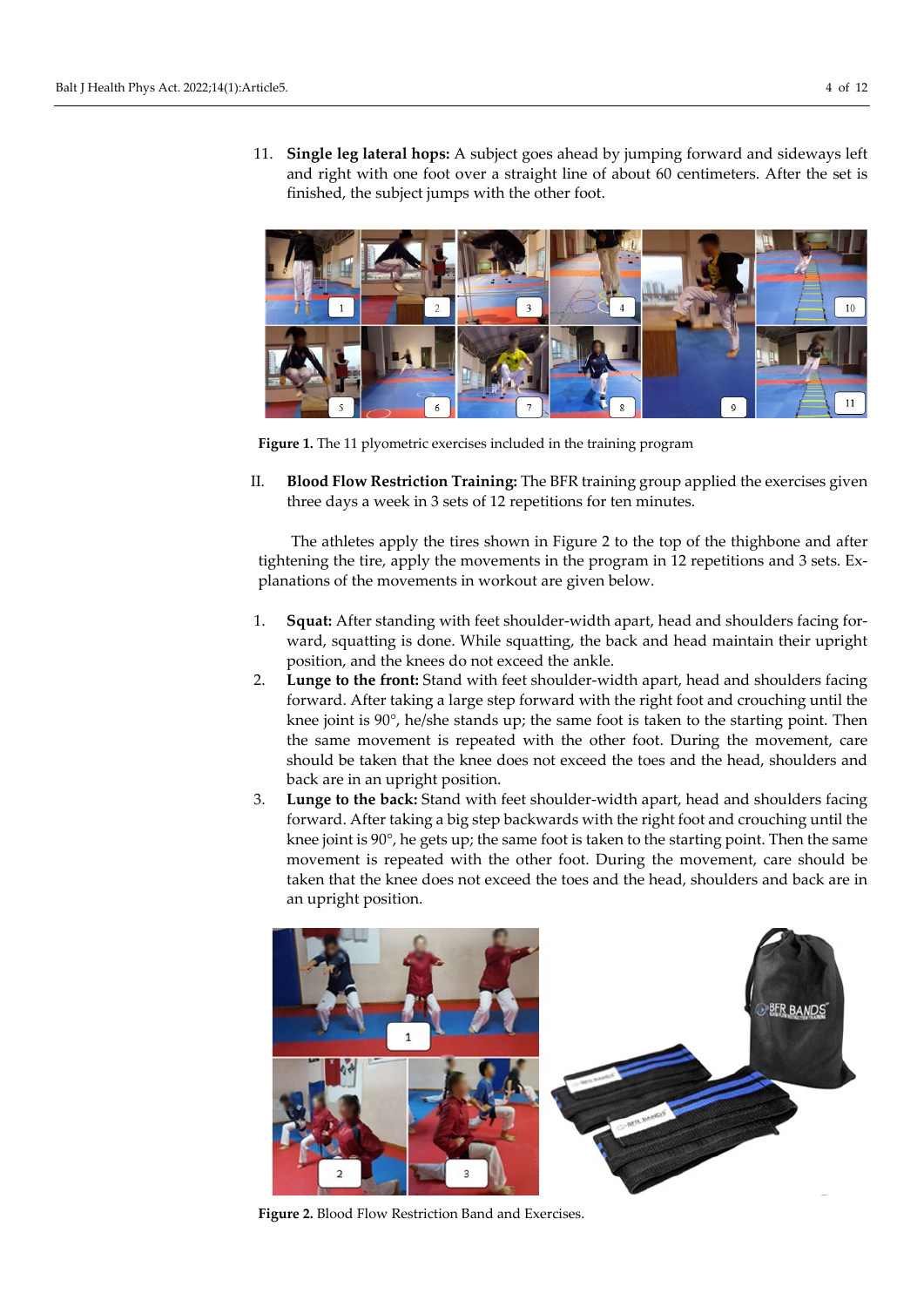#### *2.4. The Herman Digital Trainer Measurements*

The device consists of a sensor and a box with a display where the values are displayed. This tool yields a unit value calculated according to the velocity of the impact force during the stroke and the vector distribution of the stroke. It specifies the equivalent of this value in terms of g value in parentheses next to the calculated unit value. With the help of this device, the acceleration that occurs during the contact of the technique with the target can be known in terms of g-force, which is approximately 9.81 meters / secondsquare. Thus, the unit value given by the apparatus can be followed in the pre- and posttests, and the development of the athletes can be monitored. Figure 3 shows the graphic representation of the data of the Herman Digital Trainer measurement device. The apparatus gives the user the application of a series of strokes in the desired time, the value of each stroke, the value of the best stroke, the total value of the strokes, the average value and the total number of strokes in the display graphically and in writing [20].



**Figure 3.** Herman Digital Trainer Meter and Display Screen.

The measurement of technical force development was made with the force measuring device named The Herman Digital Trainer. This device is placed on the hitting stand (Haşedo) to be hit. After the participants were given a special warm-up for 20 minutes of general and taekwondo techniques, each measuring device was introduced, and the instructions were read before the tests were applied. Participants were given two trials for device use. Participants applied palding, tolyochagi, yopchagi and dwitchagi techniques to this system twice, with the right foot and the left foot. Two values obtained as a result of the measurement by the researcher were recorded and the higher value was used for analysis.



**Figure 4.** Technical force measurement.

#### *2.5. Statistical Analysis*

Descriptive statistics (mean and standard deviation) of all variables were taken. The distribution of normality of the groups was examined using the Shapiro-Wilk test. After 6 weeks of plyometric and BFR training, the strength development of taekwondo technique strokes was measured by repeated measurements with the paired samples T test. Palding, tolyochagi, dwitchagi, yopchagi techniques were analyzed using the Friedman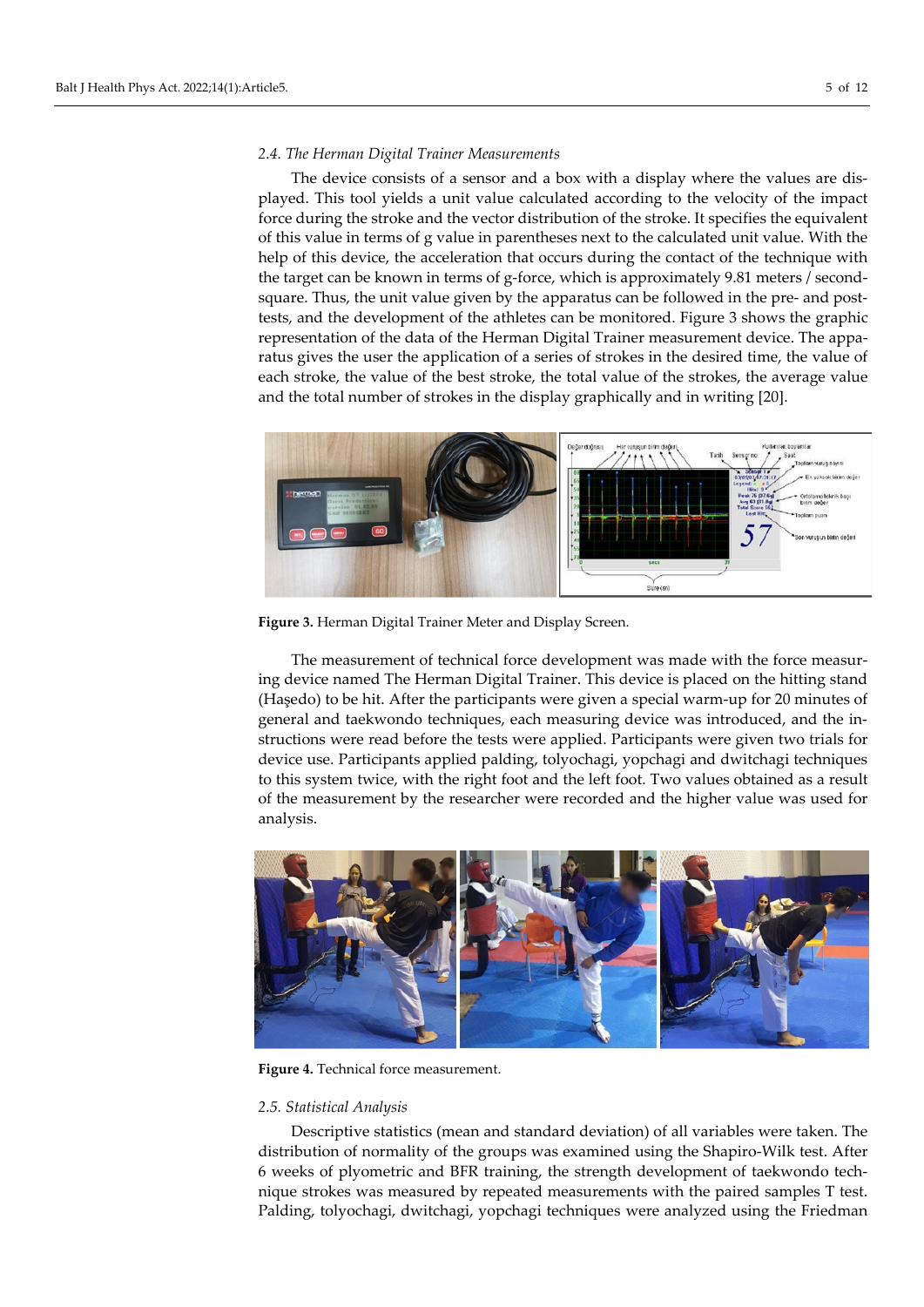test to determine the development between each group (difference between pre-test and post-test). 0.05 was used as the level of significance in the study.

#### **3. Results**

T test measurement values and results in pre-test–post-test repeated measurements of taekwondo technical stroke intensities taken with Herman digital trainer device of the athletes participating in the study are given in Table 2 and graphic representation is given in Figure 5. In Tables 3, 4, 5 and 6, Friedman test results of 4 different taekwondo kick values are given, respectively.

**Table 2.** Pre-test post-test values of technical kick strength values.

|                   |      | Plyometric      |          |         | <b>Blood Flow Restriction</b> |                      |         | Control       |          |         |
|-------------------|------|-----------------|----------|---------|-------------------------------|----------------------|---------|---------------|----------|---------|
| <b>Techniques</b> | Test | $\bar{x}$ ±Sd   | t        | р       | x ±Sd                         | t                    | р       | x ±Sd         | t        | p       |
| Palding right     | pre  | 52.2±10.01      | $-0.977$ | .354    | 49.09±9.6                     | $-4.765$             | $.001*$ | 51.2±12.69    | $-0.28$  | .786    |
| leg               | post | 56±11.59        |          |         | 62.64±11.39                   |                      |         | $52.1 \pm 10$ |          |         |
| Palding           | pre  | 49.2±11.13      | $-1.028$ | .331    | 44.18±11.08                   | $-7.49$              | $.000*$ | 47.7±11.66    | $-0.332$ | .747    |
| left leg          | post | 53.3±11.26      |          |         | 60.18±9.61                    |                      |         | 46.8±12.35    |          |         |
| Tolyochagi        | pre  | 32.9±6.44       | $-2.709$ | $.024*$ | 39.73±7.7                     | $-2.025$             | .070    | 30.3±4.85     | $-2.298$ | $.047*$ |
| right leg         | post | 40.5±10.78      |          |         | 43.82±9.14                    |                      |         | 33.1±5.72     |          |         |
| Tolyochagi        | pre  | 30±6.48         | $-4.194$ | $.002*$ | 38.18±6.82                    | $-2.868$             | $.017*$ | 28.8±5.27     | $-0.413$ | .689    |
| left leg          | post | 38.6±9.07       |          |         | 42.45±7.83                    |                      |         | 29.6±6.36     |          |         |
| Dwitchagi         | pre  | 39±8.47         | $-1.105$ | .298    | 37.36±8.27                    | $-3.732$             | $.004*$ | 35.4±9.66     | $-1.597$ | .145    |
| right leg         | post | 43.8±6.41       |          |         | $45 + 9.6$                    |                      |         | 38.3±7.47     |          |         |
| Dwitchagi left    | pre  | 37.5±7.99       | $-0.831$ | .427    | 35.09±8.18                    | $-5.954$             | $.000*$ | 34.6±8.04     | $-0.271$ | .792    |
| leg               | post | 40±5.66         |          |         | 42.91±8.22                    |                      |         | 34.9±7.29     |          |         |
| Yopchagi right    | pre  | 28.9±5.09       | $-4.452$ | $.002*$ | 31.27±5.75                    | $-8.973$             | $.000*$ | 34.9±4.93     | $-0.162$ | .875    |
| leg               | post | 38.5±3.72       |          |         | 41.91±6.83                    |                      |         | 35.1±7.06     |          |         |
| Yopchagi left     | pre  | $30.2 \pm 4.13$ | $-3.586$ | $.006*$ | 31.36±6.28<br>$-8.343$        | 33.6±6.08<br>$.000*$ | 0       | 1.000         |          |         |
| leg               | post | 37±4.29         |          |         | 40.73±5.97                    |                      |         | 33.6±7.04     |          |         |

The increase in strength was found to be statistically significant in all technical kicks except right foot tolyochagi in athletes who were applied BFR training program. In plyometric training, a significant increase was found in the tolyochagi and yopchagi technical kicks performed with both feet. In the control group, an increase in strength was found only in the right foot tolyochagi kick.



**Figure 5.** Pre-test post-test values of technical kick strength values.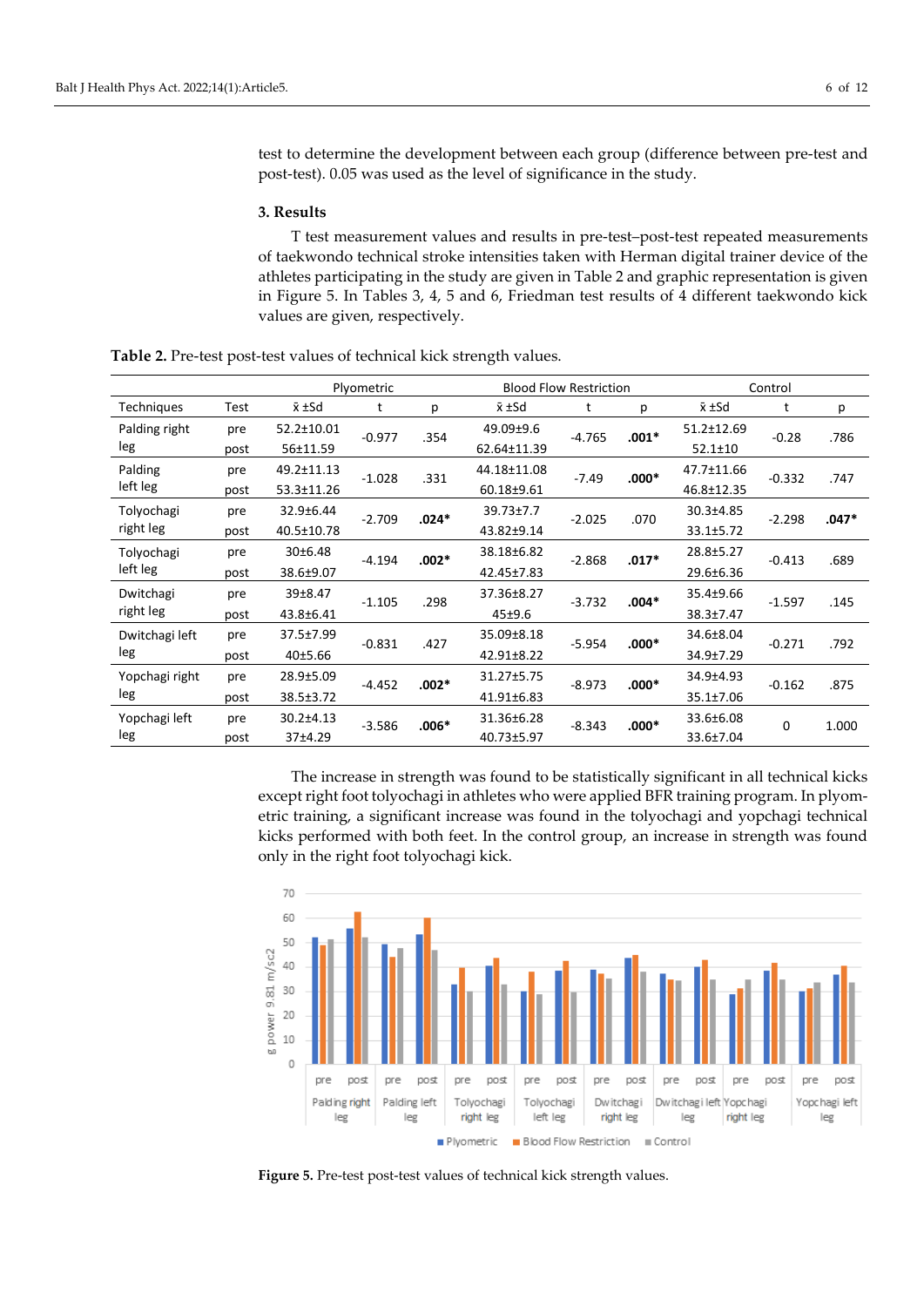| Groups     | <b>Directions</b> | Test      | Mean rank      | $x^2$ | sd       | p        |
|------------|-------------------|-----------|----------------|-------|----------|----------|
|            |                   | Pre-test  | 1.3            | 1.6   | 10.008   | .206     |
|            | Right             | Post-test | 1.7            |       | 11.585   |          |
| Plyometric | Left              | Pre-test  | 1.2            | 3.6   | 11.13353 | 0.058    |
|            |                   | Post-test | 1.8            |       | 11.26499 |          |
| <b>BFR</b> | Right             | Pre-test  | 1.09           | 7.364 | 9.596    | $.007*$  |
|            |                   | Post-test | 1.91           |       | 11.386   |          |
|            | Left              | Pre-test  | 1              | 11    | 11.07988 | $0.001*$ |
|            |                   | Post-test | $\overline{2}$ |       | 9.6106   |          |
| Control    | Right             | Pre-test  | 1.3            | 1.6   | 12.691   | .206     |
|            |                   | Post-test | 1.7            |       | 10.005   |          |
|            |                   | Pre-test  | 1.5            | 0     | 11.66238 | 1        |
|            | Left              | Post-test | 1.5            |       | 12.35404 |          |

**Table 3.** Palding technique pre-test post-test differences between groups Friedman analysis results.

According to Table 3, the difference in the right and left foot and palding kicks was found to be statistically significant only in the BFR training group (*p* < 0.005). In the plyometric training and control groups, the training effect was not statistically significant.

**Table 4.** Tolyochagi technique pre-test post-test difference between groups Friedman analysis results.

| Groups     | <b>Directions</b> | Test      | Mean rank      | $x^2$ | sd     | p        |
|------------|-------------------|-----------|----------------|-------|--------|----------|
| Plyometric |                   | Pre-test  | 1.2            | 3.6   | 11.133 | 0.058    |
|            | Right             | Post-test | 1.8            |       | 11.264 |          |
|            |                   | Pre-test  | 1              |       | 6.48   |          |
|            | Left              | Post-test | $\overline{2}$ | 10    | 9.07   | $0.002*$ |
|            |                   | Pre-test  | 1              | 11    | 11.079 | $0.001*$ |
|            | Right             | Post-test | $\overline{2}$ |       | 9.61   |          |
| <b>BFR</b> | Left              | Pre-test  | 1.18           | 4.455 | 6.823  | $0.035*$ |
|            |                   | Post-test | 1.82           |       | 7.827  |          |
| Control    |                   | Pre-test  | 1.5            | 0     | 11.662 | 1        |
|            | Right             | Post-test | 1.5            |       | 12.354 |          |
|            |                   | Pre-test  | 1.5            |       | 5.266  |          |
|            | Left              | Post-test | 1.5            | 0     | 6.363  | 1        |

While the difference was statistically significant in plyometric training in the left foot tolyochagi kick, the difference was statistically significant in both the right and left foot in the BFR training group (*p* < 0.005). No strength development was observed in the control group.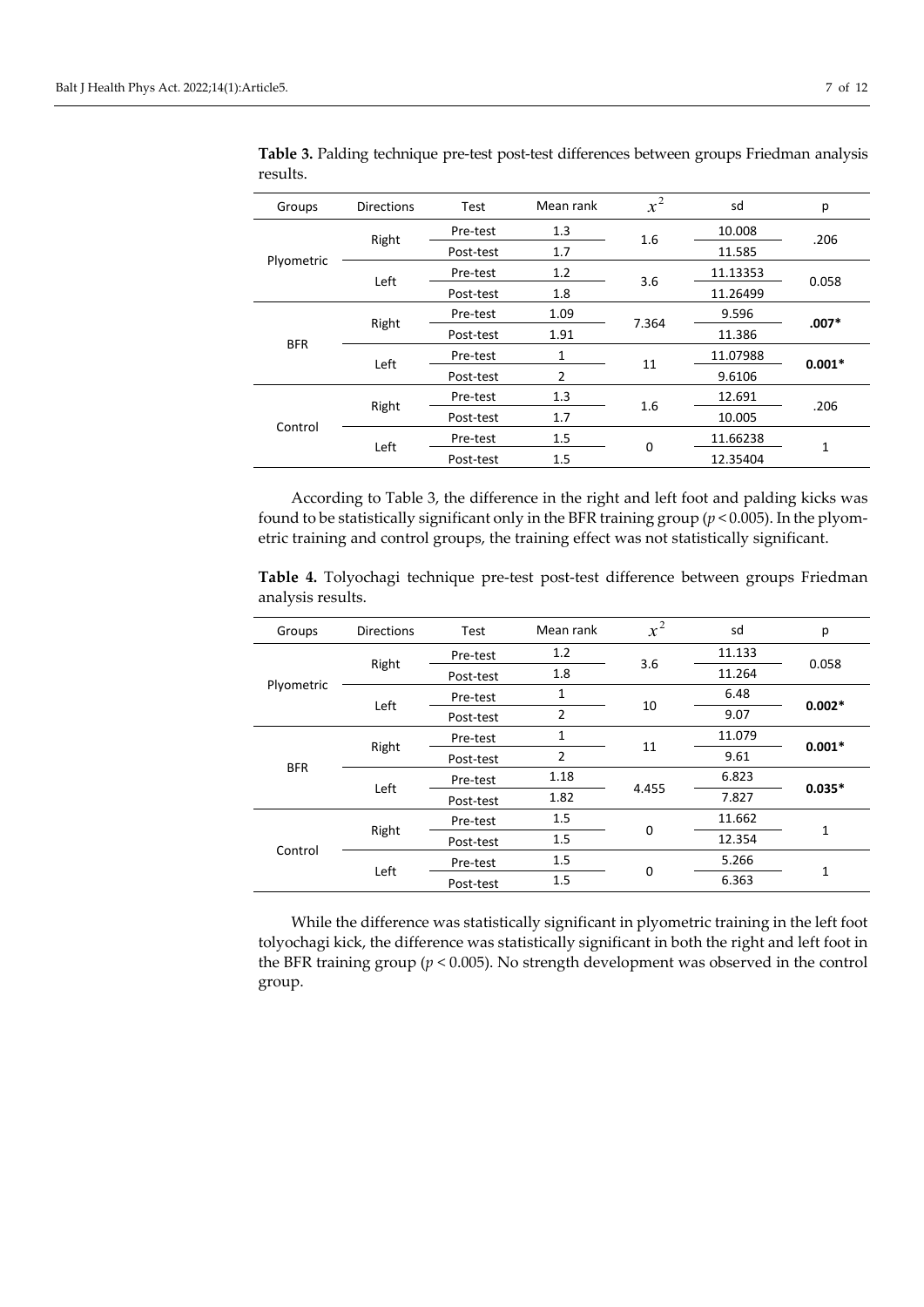| Groups     | <b>Directions</b> | Test      | Mean rank      | $\overline{x^2}$ | sd    | p        |
|------------|-------------------|-----------|----------------|------------------|-------|----------|
| Plyometric |                   | Pre-test  | 1.4            | 0.4              | 8.472 | 0.527    |
|            | Right             | Post-test | 1.6            |                  | 6.408 |          |
|            |                   | Pre-test  | 1.5            |                  | 7.989 | 1        |
|            | Left              | Post-test | 1.5            | 0                | 5.656 |          |
| <b>BFR</b> | Right             | Pre-test  | 1.09           | 7.364            | 8.273 | $.007*$  |
|            |                   | Post-test | 1.91           |                  | 9.602 |          |
|            | Left              | Pre-test  | 1              | 11               | 8.178 | $0.001*$ |
|            |                   | Post-test | $\overline{2}$ |                  | 8.215 |          |
| Control    | Right             | Pre-test  | 1.3            | 1.6              | 9.663 | .206     |
|            |                   | Post-test | 1.7            |                  | 7.469 |          |
|            |                   | Pre-test  | 1.5            | 0                | 8.044 | 1        |
|            | Left              | Post-test | 1.5            |                  | 7.294 |          |

**Table 5.** Dwitchagi technique pre-test post-test differences between groups Friedman analysis results.

The difference in the right and left foot dwitchagi kick was found to be statistically significant only in the BFR training group (*p* < 0.005).

**Table 6.** Yopchagi technique pre-test post-test differences between groups Friedman analysis results.

| Groups     | <b>Directions</b> | Test      | Mean rank      | $x^2$ | sd    | p        |
|------------|-------------------|-----------|----------------|-------|-------|----------|
| Plyometric |                   | Pre-test  | 1.1            | 6.4   | 5.087 | $0.011*$ |
|            | Right             | Post-test | 1.9            |       | 3.719 |          |
|            | Left              | Pre-test  | 1.1            |       | 4.131 | $0.011*$ |
|            |                   | Post-test | 1.9            | 6.4   | 4.294 |          |
| <b>BFR</b> | Right             | Pre-test  | 1              | 11    | 5.746 | $0.001*$ |
|            |                   | Post-test | $\overline{2}$ |       | 6.833 |          |
|            | Left              | Pre-test  | 1              | 11    | 6.281 | $0.001*$ |
|            |                   | Post-test | $\overline{2}$ |       | 5.968 |          |
| Control    |                   | Pre-test  | 1.45           | 0.111 | 4.931 | 0.739    |
|            | Right             | Post-test | 1.55           |       | 7.062 |          |
|            |                   | Pre-test  | 1.6            |       | 6.077 | 0.527    |
|            | Left              | Post-test | 1.4            | 0.4   | 7.042 |          |

The difference between right and left foot yopchagi kicks; both the plyometric and BFR training group were statistically significant (*p* < 0.005).

#### **4. Discussion**

The result of this study, which aims to examine the effectiveness of plyometric and blood flow restriction training on technical strike force in Taekwondo athletes, shows that the BFR method is more effective on technical kick force. According to our research results, statistically significant pre-test post-test differences were found in all technical impact strength values except Tolyochagi right leg of groups participating in BFR training. At the same time, the difference in the right and the left foot and the palding kick, the right foot tolyochagi kick, and the right-left foot dwitchagi stroke was found to be statistically significant only in the BFR training group (*p* < 0.005). BFR is characterized by high energy demand of the muscle during strength training and restricted blood flow during the period under tension. Therefore, anaerobic energy metabolism plays an important role due to the hypoxic environment to which the muscle is exposed during exercise [21]. BFR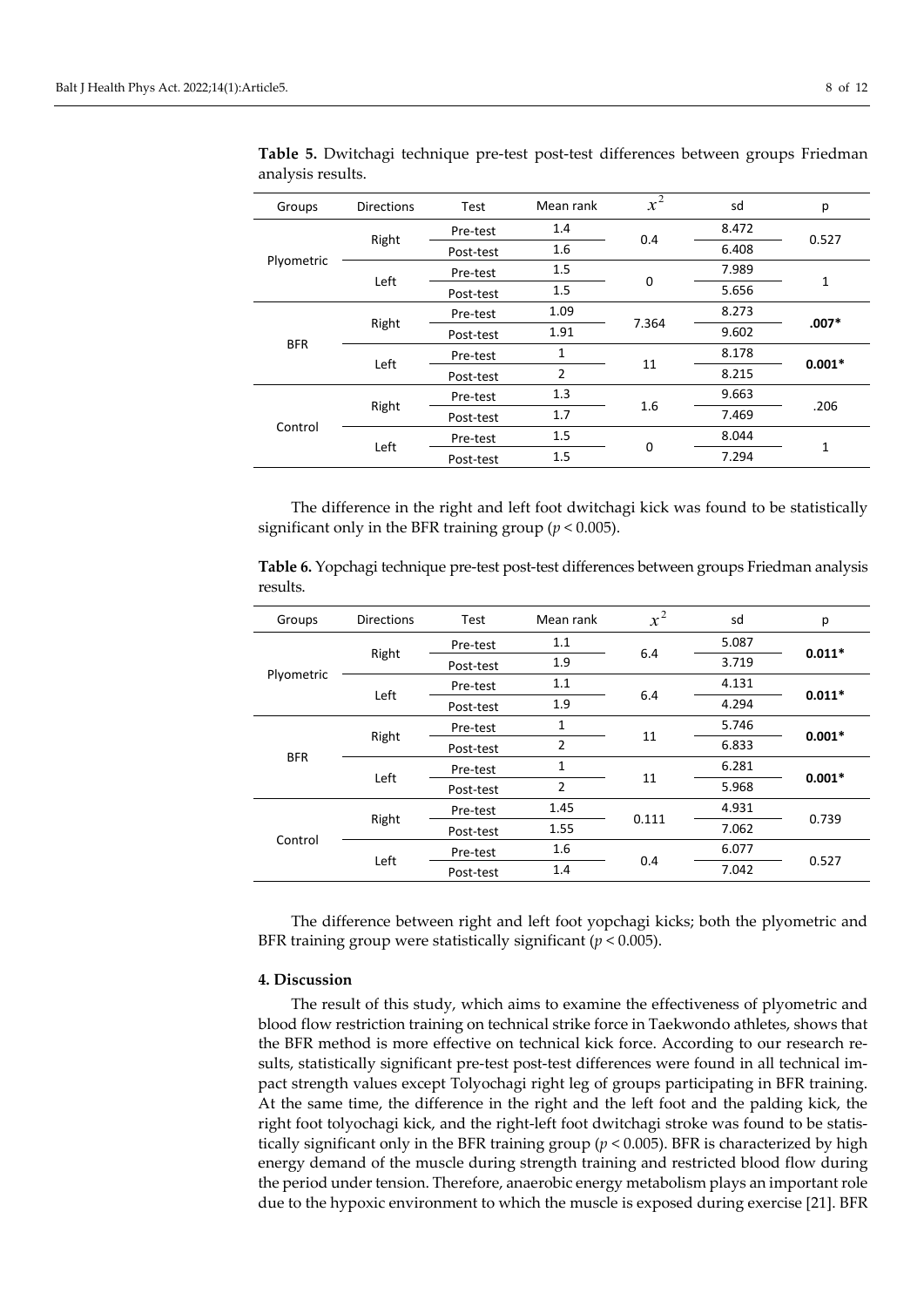increases the heart rate by restricting the circulation, increases the release of nitric oxide by making the heart work extra, renews the elastic blood vessels, ensures that the fast and slow twitch muscle fibers work together and blood is supplied [16].

In a study aiming to gain insight into the adaptations of muscle strength and skeletal muscle thickness after two different volumes of BFR training, it was shown that low-load blood flow restriction training causes muscle hypertrophy regardless of exercise volume [22]. Similarly, in a study examining the effect of balance development on dynamic balance of Taekwondo athletes in BFR and plyometric training, it was observed that the observed significant improvement was in favor of the BFR group [23]. In another study, Abe et al. (2006), together with BFR, reported that the combination of limb blood flow restriction with slow walking training caused muscle hypertrophy and strength gain, despite minimal exercise intensity, in their study to investigate the effects of daily physical activity [17]. Similarly, it has been reported that BFR applied together with low-intensity resistance exercise resulted in increases in muscle mass at rates comparable to the improvement in traditional strength training [24, 25]. In the study in which BFR and plyometric workouts were applied to taekwondo athletes, there was a similar increase in strength [26]. Based on this information, the data in the literature support our study.

According to the findings of our study regarding plyometric training, the difference in the left foot tolyochagi kick and the right-left foot yopchagi kick in the plyometric group and the BFR group was found to be statistically significant ( $p < 0.005$ ). The differences observed in the right-left foot tolyochagi and yopchagi technical kicks in the plyometric group were statistically significant (*p* < 0.05).

Similarly to our study, it has been observed that the training program in which weight training and plyometric training are applied together is effective in developing explosive strength in Taekwondo players [27]. In the literature, it has been emphasized that components specific to taekwondo techniques should be taken into account during training to improve muscle strength [20]. Plyometric training is extremely effective in increasing the explosive strength, which is extremely important for the taekwondo discipline, as well as increasing the strength of skeletal muscles [28].

It is thought that fast twich fibers are strengthened with plyometric training and there is an increase in their volume [26]. It is also recommended that BFR and plyometric training, which has an important place in the training aimed at increasing strength, should be included in training programs, considering the positive effects on the strength parameters of the athletes in the taekwondo discipline.

#### **5. Conclusions**

Taekwondo is a discipline in which the forcefulness and intensity of the activity increases with each round, where anaerobic metabolism is required for energy production due to the hypoxic environment to which the muscle is exposed during exercise. The ability to generate maximum power in taekwondo in the shortest possible time is necessary to achieve a high level of sports performance. In international competitions, Taekwondo athletes use the high anaerobic power characteristics of the lower extremities effectively to achieve success. In addition to routine training methods, different techniques can be applied to achieve success, and athletes can develop versatile. Plyometric training involves training methods that produce results similar to BFR high-intensity training but can be applied with low intensity and practice, which consists of a concentric or shortening movement of the muscle and connective tissue after the eccentric contraction of the muscle and contributes to the development of strength.

According to our study, the strength development obtained in taekwondo technical strike force was found to be higher in short-term BFR training compared to plyometric training, so we recommend BFR training, so that adding the BFR method to routine taekwondo training under the supervision of an expert will contribute positively to athlete success.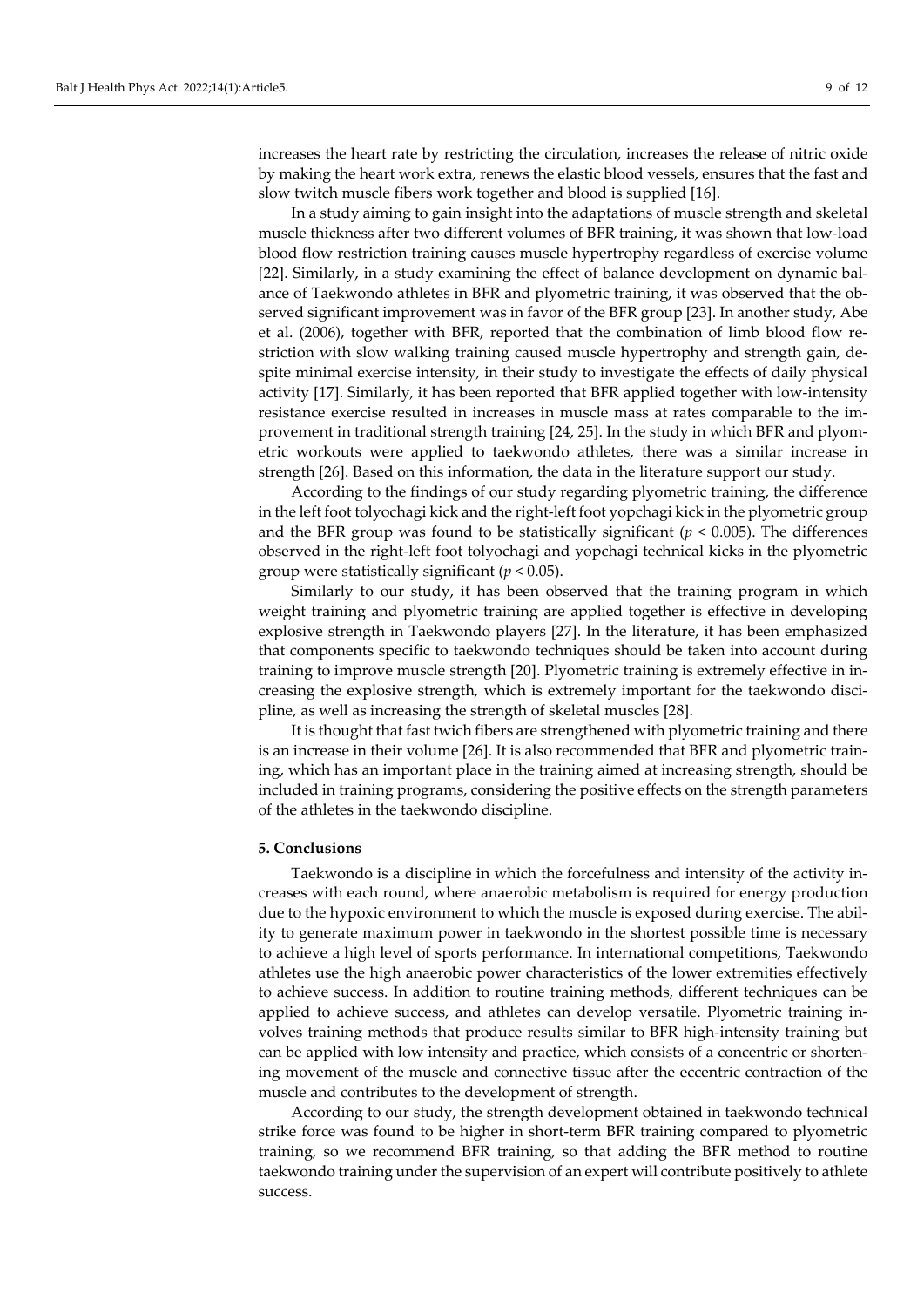#### **References**

- 1. Ramazanoğlu F. Taekwondo Theory Technical and Socio-Cultural Education. Ozal Publishing; 2000. Turkish.
- 2. Gadruni K, Mahmmadpour H, Gadruni M. Effect of elastic-band exercise on muscle damage and inflammatory responses in Taekwondo athletes. Revista Brasileira de Medicina do Esporte. 2015;21(4):297-301. doi: [10.1590/1517-86922015210495716](https://doi.org/10.1590/1517-86922015210495716)
- 3. Singh A, Boyat AV, Sandhu JS. Effect of a 6-week plyometric training program on agility, vertical jump height and peak torque ratio of Indian Taekwondo players. Sport Exerc Med Open J. 2015;1(2):42-46. doi: [10.17140/SEMOJ-1-107](https://doi.org/10.17140/SEMOJ-1-107)
- 4. Boyanmis A.H, Akin M. Taekwondocularda Pliometrik Antrenmanların Quadriceps ve Dorsal Fleksiyon Kas Kuvveti Üzerine Etkisi. [The Effect Plyometric Training On Quardiceps and Dorsal Flexion Strength In Taekwondo Athletes] DÜSTAD Dünya Sağlık ve Tabiat Bilimleri Dergisi. 2020;2021(1):52-67.<https://dergipark.org.tr/tr/pub/dustad>
- 5. Ramazanoğlu N. Taekwondo da Motorik Özelliklerden Esnekliğin Performans Üzerindeki Rolü. [Master Thesis] Marmara University, Health Sciences Institute, Department of Physical Education and Sports İstanbul; 1989.
- 6. Matavulj D, Kukolj M, Ugarkovic D, Tihanyi J, Jaric S. Effects of plyometric training on jumping performance in junior basketball players. J Sport Med Phys Fitness. 2001;2:41-45.
- 7. Brown MA, Boleach MJ. Effect of plyometric training on vertical jumping performance. Res Q. 1986;50:583-588. doi[: 10.1080/00345377.1979.10615653](https://doi.org/10.1080/00345377.1979.10615653)
- 8. Chu DA. Jumping into plyometrics. Champaign, Ill.: Human Kinetics; 1998.
- 9. Bompa TO. Sporda çabuk kuvvet antrenmanı [Quick strength training in sports]. Ankara: Bağırgan Yayımevi; 2001. Turkish.
- 10. Hoffman J. Physiological Aspects of Sport Training and Performance. Hum Kinet. 2002;343.
- 11. Boyat AK, Singh A, Sandhu JS. Effect of combined resistance and plyometric training program on explosive strength in Indian taekwondo players. Saudi J Sport Med. 2017;17(3):158. doi: [10.4103/1319-6308.215922](http://dx.doi.org/10.4103/1319-6308.215922)
- 12. Solissa J. The effect of training method and motor ability to power dollyo chagi kick taekwondo. JIPES J Indones Phys Educ Sport 2015;1(1):50-56. doi: [10.21009/JIPES.011.06](https://doi.org/10.21009/JIPES.011.06)
- 13. Sato Y. The history and future of KAATSU training. Int J KAATSU Train Res. 2005;1(1):1-5. doi: [10.3806/ijktr.1.1](https://doi.org/10.3806/ijktr.1.19)
- 14. Fujita T, Brechue WF, Kurita K, Sato Y, Abe T. Increased muscle volume and strength following six days of low-intensity resistance training with restricted muscle blood flow. Int J KAATSU Train Res. 2008;4:1-8. doi: [10.3806/ijktr.4.1](https://doi.org/10.3806/ijktr.4.1)
- 15. Takarada Y, Sato Y, Ishii N. Effects of resistance exercise combined with vascular occlusion on muscle function in athletes. Eur J Appl Physiol. 2002;86(4):308-314. doi[: 10.1007/s00421-](https://doi.org/10.1007/s00421-001-0561-5) [001-0561-5](https://doi.org/10.1007/s00421-001-0561-5)
- 16. Abe T, Kawamoto K, Yasuda T, CF K, Midorikawa T, Sato Y. Eight days KAATSU-resistance training improved sprint but not jump performance in collegiate male track and field athletes. Int J KAATSU Train Res. 2005;1(1):19-23. doi: [10.3806/ijktr.1.19](https://doi.org/10.3806/ijktr.1.19)
- 17. Abe T, Kearns CF, Sato Y. Muscle size and strength are increased following walk training with restricted venous blood flow from the leg muscle, Kaatsu-walk training. J Appl Physiol. 2006;100(5):1460-1466. doi[: 10.1152/japplphysiol.01267.2005](https://doi.org/10.1152/japplphysiol.01267.2005)
- 18. Madarame H, Neya M, Ochi E, Nakazato K, Sato Y, Ishii N. Cross-transfer effects of resistance training with blood flow restriction. Med Sci Sport Exerc. 2008;40(2):258-263. doi: [10.1249/mss.0b013e31815c6d7e](https://doi.org/10.1249/mss.0b013e31815c6d7e)
- 19. Takarada Y, Nakamura Y, Aruga S, Onda T, Miyazaki S, Ishii N. Rapid increase in plasma growth hormone after low-intensity resistance exercise with vascular occlusion. J Appl Physiol. 2000;88(1):61-65. doi: [10.1152/jappl.2000.88.1.61](https://doi.org/10.1152/jappl.2000.88.1.61)
- 20. Topal V, Ramazanoğlu N, Yilmaz S, Camlıgüney AF, Kaya F. The effect of resistance training with elastic bands on strike force at Taekwondo. Am Int J Contemp Res. 2011;1:140-144.
- 21. Moscatelli F, Messina G, Valenzano A, Petito A, Triggiani AI, Ciliberti MAP, et al. Relationship between RPE and blood lactate after fatiguing handgrip exercise in taekwondo and sedentary subjects. Biol Med (Aligarh). 2015;1(2). doi: [10.4172/0974-8369.1000s3008](http://dx.doi.org/10.4172/0974-8369.1000s3008)
- 22. Hernández MJ, Marín PJ, Menéndez H, Ferrero C, Loenneke JP, Herrero AJ. Muscular adaptations after two different volumes of blood flow-restricted training. Scand J Med Sci Sport. 2013;23(2):e114-e120. doi: [10.1111/sms.12036](https://doi.org/10.1111/sms.12036)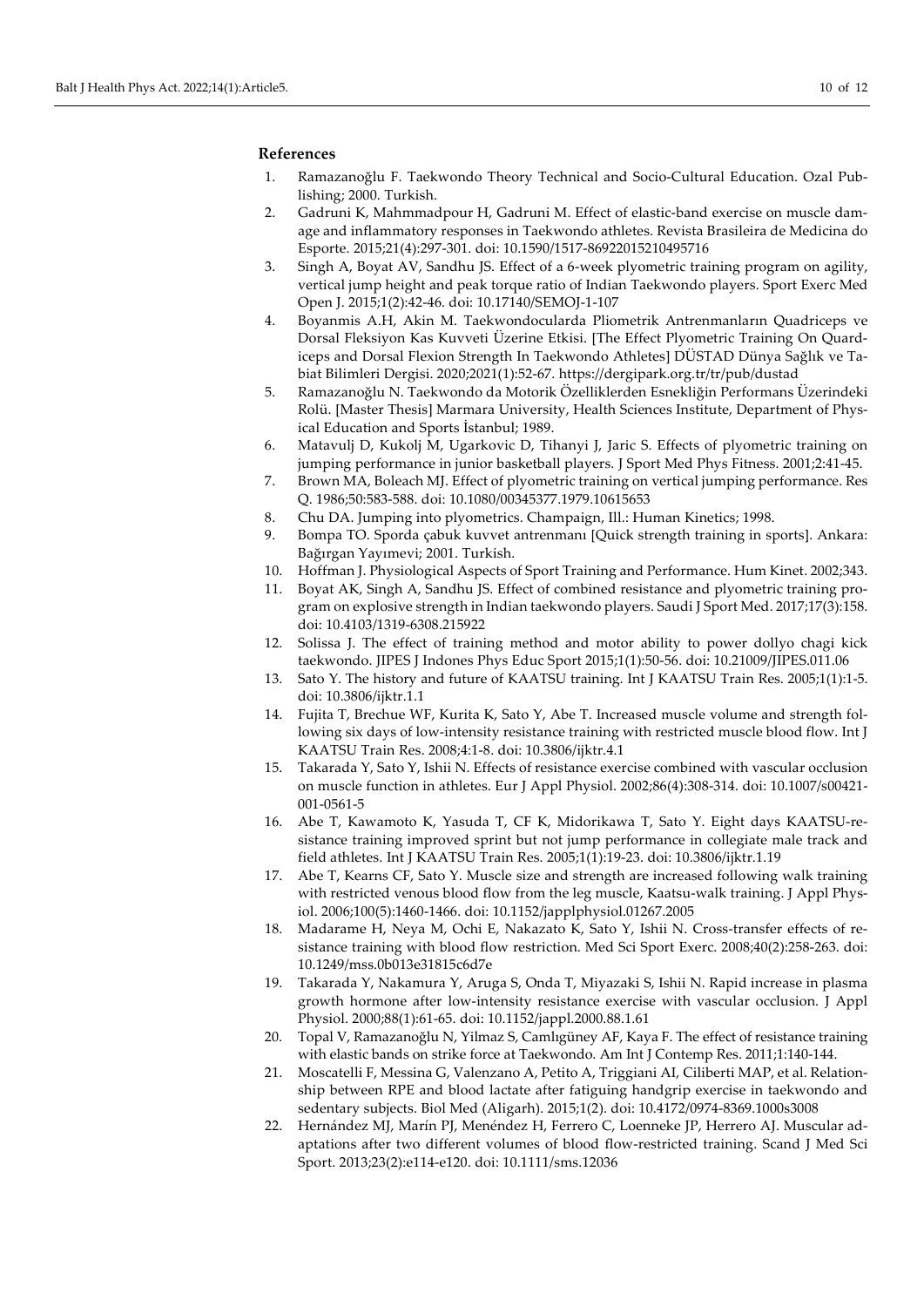- 24. Kubo K, Komuro T, Ishiguro N, Sato Y, Ishii N, Kanehisa H, et al. Effects of low-load resistance training with vascular occlusion on the mechanical properties of muscle and tendon. J Appl Biomech. 2006;22:112-119. doi: [10.1123/jab.22.2.112](https://doi.org/10.1123/jab.22.2.112)
- 25. Takarada Y, Tsuruta T, Ishii N. Cooperative effects of exercise and occlusive stimuli on muscular function in low-intensity resistance exercise with moderate vascular occlusion. Jpn J Physiol. 2004;54:585-592. doi[: 10.2170/jjphysiol.54.585](https://doi.org/10.2170/jjphysiol.54.585)
- 26. Boobani B, Licis R. Effectiveness of plyometric training wıth blood flow restriction on explosive power in taekwondo athletes. LASE J Sport Sci. 2019;10(2):69-80. doi: [10.2478/ljss-](https://doi.org/10.2478/ljss-2018-002)[2018-002](https://doi.org/10.2478/ljss-2018-002)
- 27. Singh DK. Effect of resistance training and plyometric training on explosive strength in adolescent male Taekwondo players. Int J Behav Soc Move Sci. 2012;1(2):49-56.
- 28. Madaram H, Ochi E, Tomioka Y. Blood flow-restricted training does not improve jump performance in untrained young men. Acta Physiol Hungar. 2011;98:465-471. doi: [10.1556/aphysiol.98.2011.4.10](https://doi.org/10.1556/APhysiol.98.2011.4.10)